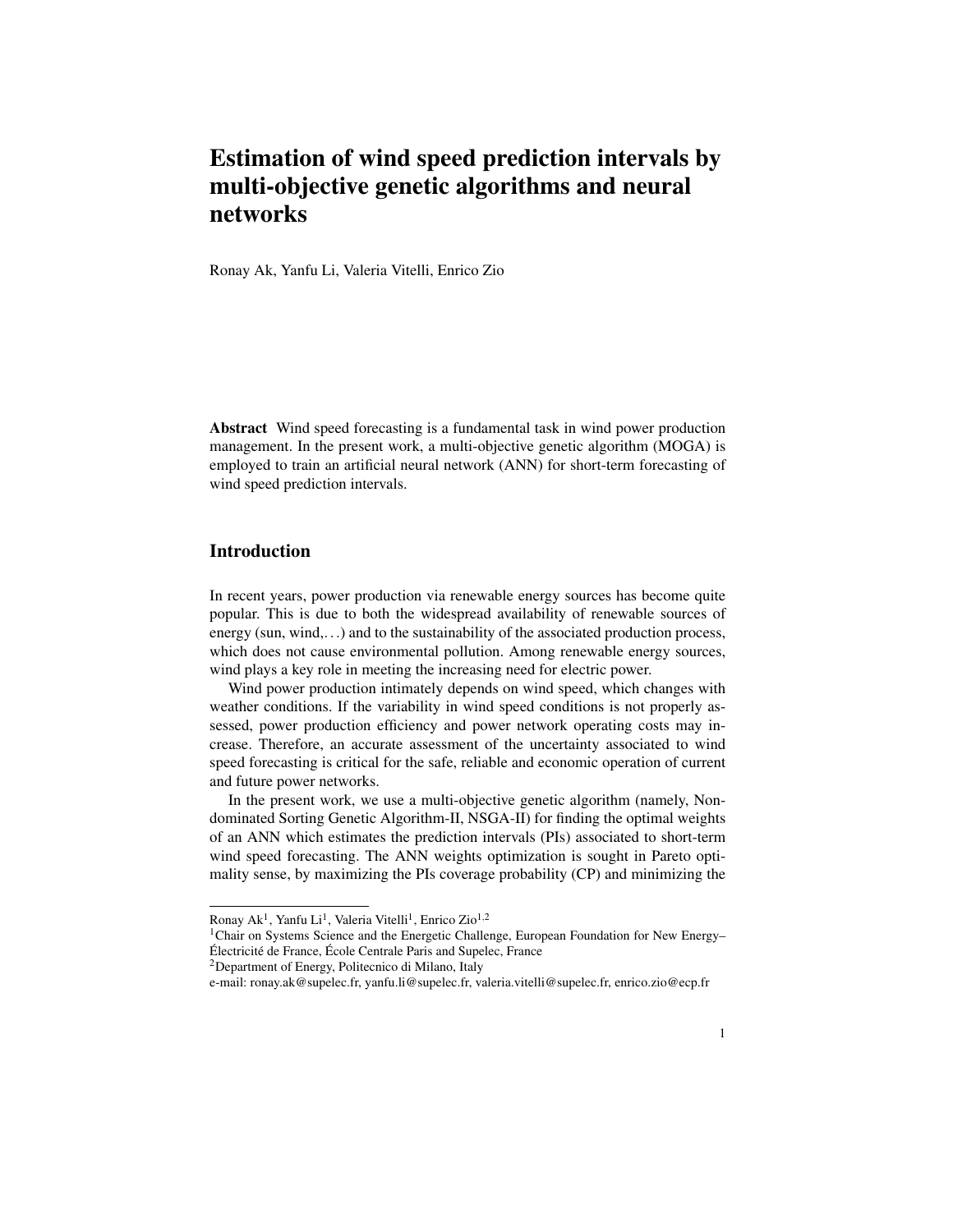PIs width (PIW). This leads to a set of possible solutions of non-dominated PIs, among which the analyst can select the most appropriate for the particular case at hand. An application on real data is illustrated. Hourly wind speed, temperature, relative humidity, pressure and visibility data have been collected for the region of Regina, Saskatchewan, over a period of one month from 21 February 2012 to 21 March 2012. A correlation analysis has been performed to quantify the strength of the relation between the measured parameters. The results of the correlation analysis show that the meteorological parameters measured have weak influence on the wind speed. For this reason, only hourly historical wind speed data have been considered as inputs for the one-hour-ahead prediction of wind speed by ANN. The PIs thereby obtained are satisfactory for wind speed forecast.

# 1 Methodology

In mathematical terms, the wind speed forecasting problem can be casted as one of nonlinear regression of the kind [6]

$$
y = f(x; w) + \varepsilon(x), \quad \varepsilon(x) \sim N(0, \sigma_{\varepsilon}^{2}(x)), \tag{1}
$$

where  $x$  is the vector of regression predictors,  $y$  is the target (or response) variable, and *w* is the vector of model parameters. The term  $\varepsilon(x)$  is the random error, which is assumed to be normally distributed with zero mean. The model function *f* is nonlinear, and its estimation is the purpose of the ANNs training process: in this process of parameter tuning the ANN learns, from the training set of observed input-output data, an approximation of the model function *f* relating the input to the output.

We here introduce a method for estimating the PI associated to the point estimate *y*ˆ obtained as ANN output in correspondence of the input *x*. The main need for estimating the PI of the ANN output comes from the need of accounting for both the uncertainty in the model structure and the noise in the input data. Two measures are used to evaluate the quality of the estimated PIs: the CP and the PIW. Many methods for estimating PIs in ANN models have been proposed in the literature, i.e. the Delta method, the Bayesian approach, the mean-variance estimation (MVE) and Bootstrap techniques (see [2] for a comprehensive review). However, all these methods consider only the CP but not the PIW. On the contrary, in the method here proposed we account for both within a multi-objective optimization problem of the form

$$
\min \text{ or } \max f_m(x), \ m = 1, \dots, M; \tag{2}
$$

subject to 
$$
g_j(x) \ge 0, \ j = 1, \ldots, J;
$$
 (3)

$$
h_k(x) = 0, \ k = 1, \dots, K; \tag{4}
$$

$$
x_i^{lb} \le x_i \le x_i^{ub}, \ \ i = 1, \dots, n,\tag{5}
$$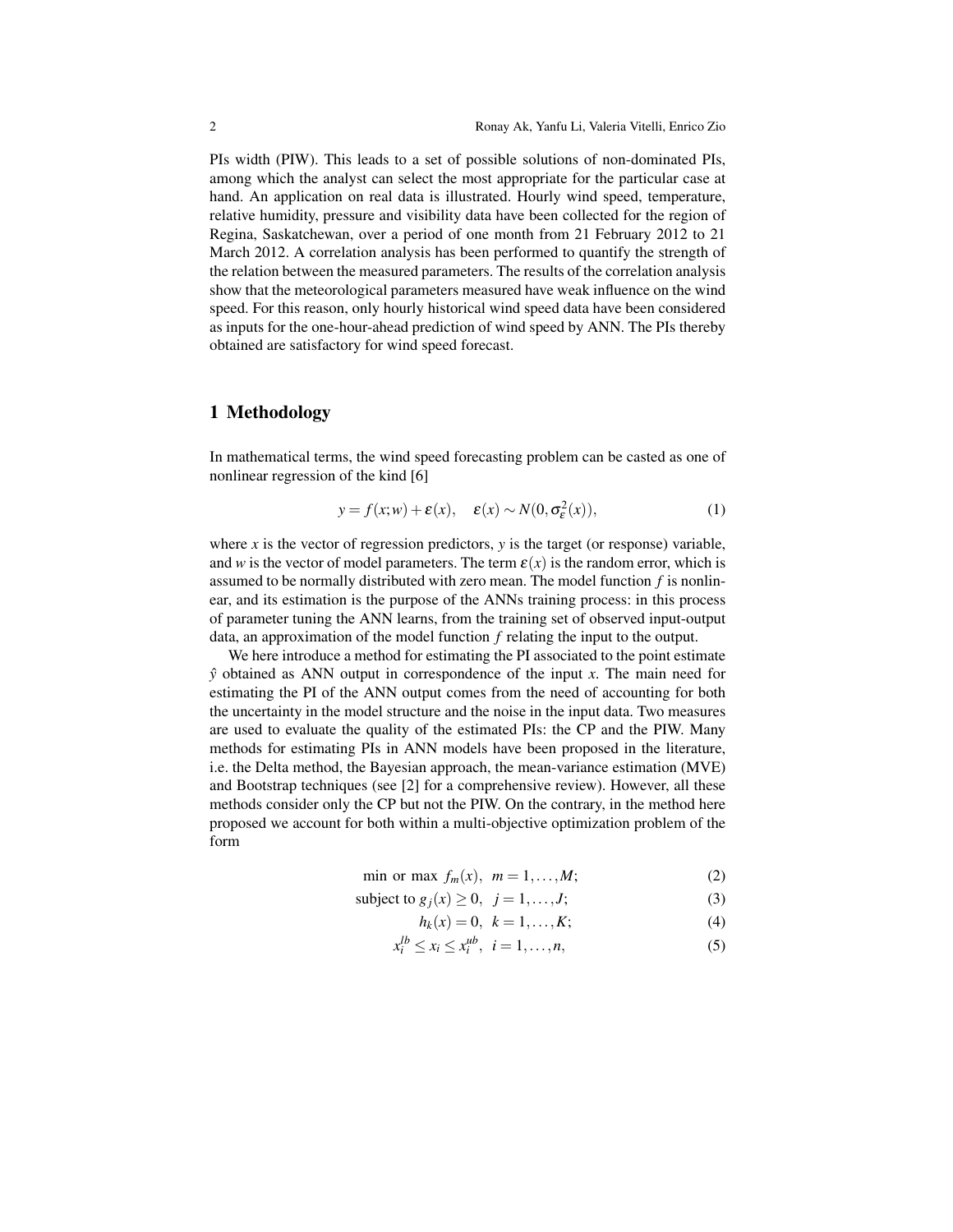where the  $M = 2$  objective functions  $f_m$  measure the CP and PIW, and they are defined as follows

$$
f_1 = \text{PICP} = \frac{1}{N} \sum_{i=1}^{N} c_i,\tag{6}
$$

$$
f_2 = NMPIW = \frac{1}{N} \sum_{i=1}^{N} \frac{U(x_i) - L(x_i)}{y_{max} - y_{min}},
$$
\n(7)

where *N* is the number of samples in the training or test set,  $c_i = 1$  if the observed target  $y_i$  belongs to the *i*-th  $PI = [L(x_i); U(x_i)]$ , 0 otherwise, and  $y_{max}$  and *ymin* are the maximum and minimum values of the target in the training set. A solution  $x = \{x_1, \ldots, x_n\}$  is an *n*-dimensional decision variable vector in the solution space  $\mathbb{R}^n$ , which is restricted by the constraints (3-4) and the bounds on the decision variables (5). The goal of the optimization is to identify a set of optimal decision variable vectors  $x_p^*$ ,  $p = 1, ..., P$ , called *Pareto-optimal set*, composed by the solutions that are non-dominated within the entire solution space [4]. The corresponding objective functions values form the so called *Pareto-optimal front* in the objective functions space. The multi-objective optimization problem related to the PI estimation by ANN is here tackled by using the NSGA-II, which is one of the most efficient multi-objective evolutionary algorithms (see [1] for details on this algorithm).

## 2 Application to wind speed forecasting

We have considered the hourly wind speed, temperature, relative humidity, pressure and visibility, for the region of Regina, Saskatchewan, over a period of one month from 21 February 2012 to 21 March 2012 (data are freely available online, see [3]). These data have been first analyzed with various statistical techniques (see [5]), in order to select a proper set of variables useful for wind speed forecasting. Correlation and principal component analyses (PCA) have been performed to quantify the strength of the relation between the meteorological parameters of temperature, relative humidity, pressure and visibility with the output variable of interest, i.e. the wind speed. The results of the correlation analysis show that wind speed has in fact weak dependence on the meteorological parameters considered (correlation of 22.5%, -26.9%, -18.3% and 1.1% for temperature, relative humidity, pressure and visibility, respectively), while the PCA results show not so neat and interpretable loadings. On the other hand, the analysis of both the autocorrelation and partial autocorrelation functions of the time series of wind speed data clearly show that the three values of wind speed that precede the current one are highly correlated to the current, and hence should be used in the prediction. For this reason, historical wind speed values for three hours before were selected as input variables for the ANN model aimed at providing in output the one-hour-ahead prediction of wind speed. The weights of the ANN model have been determined by application of the NSGA-II, aimed at the optimization of the two objective functions introduced in equations